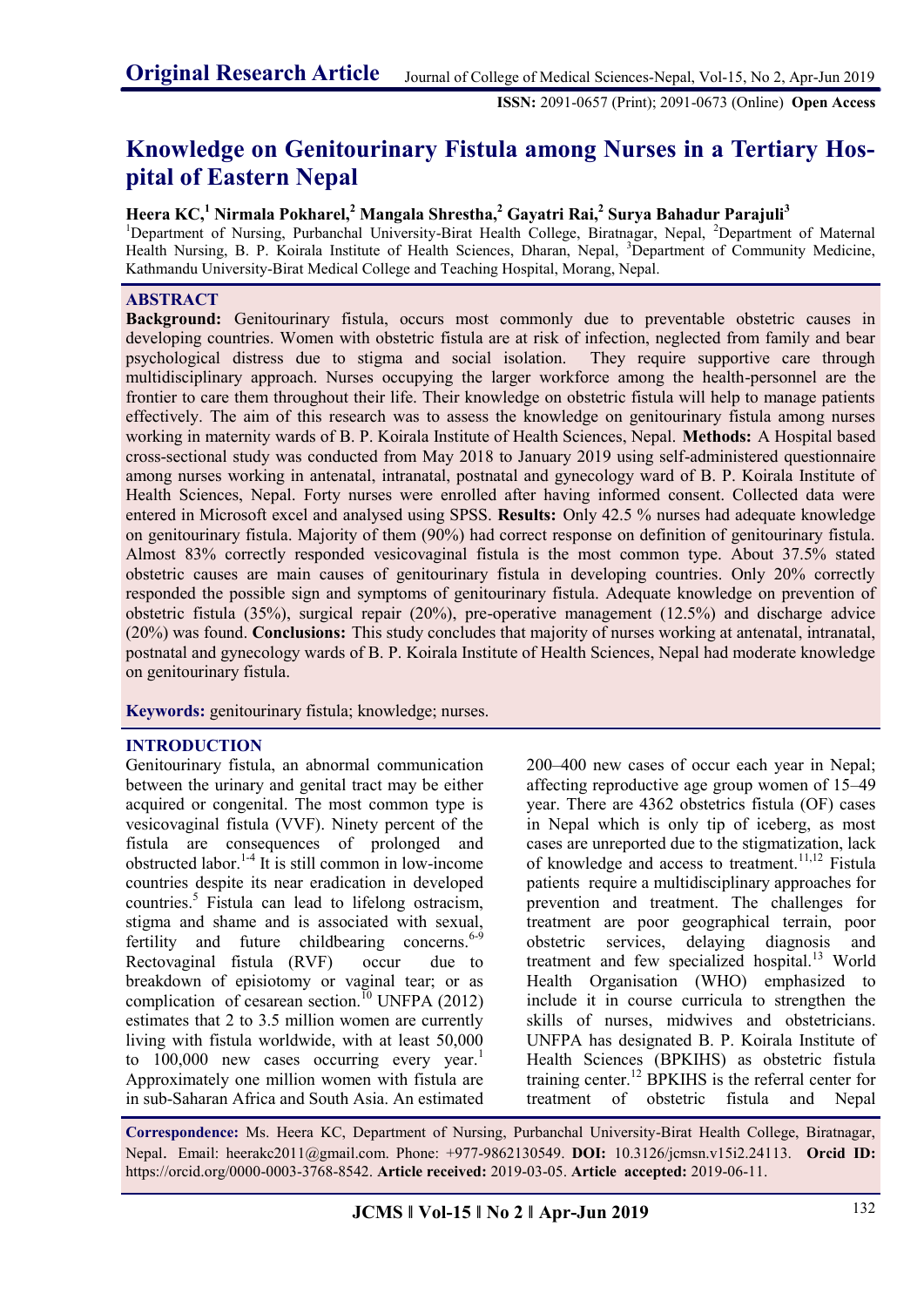government has allocated funds for the free screening and surgical services of obstetric fistula at BPKIHS, Dharan and Model hospital, Kathmandu.<sup>[11](https://paperpile.com/c/Vo2g7a/qQcP)</sup> Nurses throughout the world occupying the largest workforce are the frontiers of treatment. Their knowledge affect the quality of fistula services. $^{14}$  $^{14}$  $^{14}$ Moreover there is no available published or unpublished research work that investigates specifically the knowledge of nurses. Therefore, this study aims to assess the knowledge of nurses in maternity wards of BPKIHS.

## **METHODS**

A hospital based cross-sectional study was carried out from May 2018 to January 2019 at BPKIHS. Nurses working at antenatal, intranatal, postnatal and gynecology ward were included (n=40). Informed consent was obtained from ward in charges and participants. Nurses receiving formal training on fistula were excluded. Data was collected using self-administered questionnaire. Forty eight questions were knowledge related. Assuming the same weight for all the questions, the participants answers had been compared with the standard answers and then evaluated. The

percentage of correct answers for each study participants was calculated as number of correct answers  $\div$  total questions $\times$ 100. It was then categorized into inadequate knowledge  $(\leq 50 \degree\%)$ , moderate knowledge (50 to 75 %) and adequate knowledge (>75%). Collected data were entered in Microsoft excel and analysed using SPSS.

#### **RESULTS**

Majority of nurses (72.5%) were PCL nurse and majority (75%) belonged to 20-30 years of age. Most of them (67.5%) had less than 5 years of work experience (Table 1).

| Table 1. Socio-demographic characteristics of the partici-<br>pants. $(n=40)$ |           |         |
|-------------------------------------------------------------------------------|-----------|---------|
| Academic standard                                                             | Frequency | Percent |
| <b>ANM</b>                                                                    |           | 17.5    |
| <b>BSc.</b> Nursing                                                           |           | 10      |
| <b>PCL Nursing</b>                                                            | 29        | 72.5    |
| Age in years                                                                  |           |         |
| $20 - 30$                                                                     | 30        | 75      |
| $31 - 40$                                                                     | 10        | 25      |
| <b>Years of nursing experiences</b>                                           |           |         |
| $<$ 5                                                                         | 27        | 67.5    |
| $6 - 10$                                                                      | 4         | 10      |
| >11                                                                           | q         | 22.5    |

| Table 2. Knowledge of the participants on genitourinary fistula. (n=40)                                 |            |                          |
|---------------------------------------------------------------------------------------------------------|------------|--------------------------|
| Definition of genitourinary fistula                                                                     | Yes        | $\bf No$                 |
| An abnormal communication between two or more epithelial surface. <sup>b</sup>                          | 2(5%)      | 38(95%)                  |
| An abnormal communication between only two epithelial surface. <sup>b</sup>                             | 2(5%)      | 38(95%)                  |
| An abnormal opening between urinary tract and genital tract either acquired or congenital. <sup>a</sup> | $36(90\%)$ | $4(10\%)$                |
| Types of genitourinary fistula                                                                          |            |                          |
| Vesicovaginal fistula (VVF) <sup>a</sup>                                                                | 33(82.5%)  | 7(7.5%)                  |
| Rectovaginal fistula $(RF)^b$                                                                           | 6(15%)     | 34(85%)                  |
| Urethrovaginal fistula <sup>b</sup>                                                                     | $1(2.5\%)$ | 39(97.5%)                |
| Major causes of fistula in developing countries                                                         |            |                          |
| Obstetrical <sup>a</sup>                                                                                | 15(37.5%)  | 25(62.5%)                |
| Gynaecological <sup>b</sup>                                                                             | $1(2.5\%)$ | 39(97.5%)                |
| Both <sup>b</sup>                                                                                       | $24(60\%)$ | $16(40\%)$               |
| Predisposing factors of obstetric fistula                                                               |            |                          |
| Prolonged obstructed labour <sup>*a</sup>                                                               | 38(95%)    | 2(5%)                    |
| Instrumented vaginal delivery <sup>*a</sup>                                                             | $32(80\%)$ | $8(20\%)$                |
| Repeated abdominal operation <sup>*a</sup>                                                              | 18(45%)    | 22(55%)                  |
| Episiotomy breakdown <sup>*a</sup>                                                                      | 11(27.5%)  | 29(12.5%)                |
| Incomplete healing or unrepaired complete perineal tear*a                                               | 32(80%)    | $8(20\%)$                |
| Adequate knowledge on predisposing factors                                                              | 6(15%)     |                          |
| Signs and symptoms of obstetric fistula                                                                 |            |                          |
| Drippling of urine per vaginum <sup>*a</sup>                                                            | 35(87.5%)  | $5(12.5\%)$              |
| Leakage of urine after delivery or surgery <sup>*a</sup>                                                | 37(92.5%)  | $3(7.5\%)$               |
| Involuntary escape of flatus /or feces into the vagina <sup>*a</sup>                                    | 23(57.5%)  | $17(42.5\%)$             |
| Presence of pruritus/excoriation of vulva <sup>*a</sup>                                                 | $20(50\%)$ | $20(50\%)$               |
| Adequate knowledge on sign and symptoms                                                                 | $8(20\%)$  | $\overline{\phantom{0}}$ |
| Diagnosis of obstetric fistula                                                                          |            |                          |
| Obtaining history <sup>*a</sup>                                                                         | 37(92.5)   | $3(7.5\%)$               |
| Speculum examination <sup>*a</sup>                                                                      | 35(87.5)   | $5(12.5\%)$              |
| Metal catheter passage test <sup>*a</sup>                                                               | 21(52.5%)  | 19(47.5%)                |
| Dye test <sup>*a</sup>                                                                                  | 27(67.5%)  | 13(32.5%)                |
| Adequate knowledge on diagnosis                                                                         | 11(27.5%)  | $\overline{\phantom{a}}$ |
| <i>*Multiple responses</i><br>a: Correct statement<br>b: Incorrect statement                            |            |                          |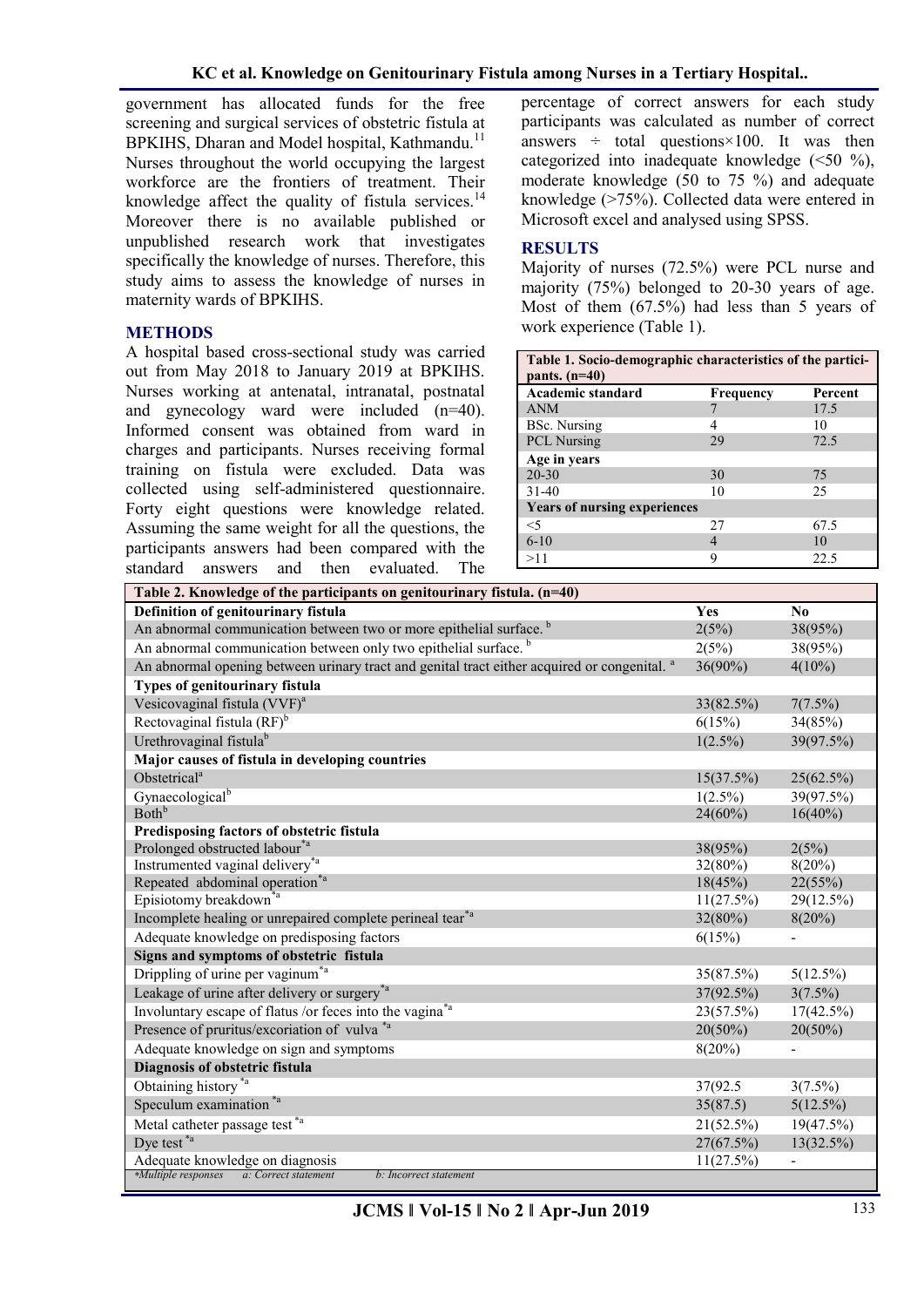In table 2, majority (90 %) correctly responded the definition of genitourinary fistula. Almost 83% stated VVF as the most common type and only 37.5% stated fistula formation in developing countries are obstetric related. Only 15% had adequate knowledge on predisposing factors. Majority of them (95%) responded prolonged labor followed by instrumental vaginal delivery (80%), incomplete healing or unrepaired perineal tear (80%), repeated abdominal operation (45%) and episiotomy breakdown (27.5%). Only 20% correctly responding drippling of urine per vaginum, leakage of urine after delivery or surgery, involuntary escape of flatus /or feces into the vagina and presence of pruritus/excoriation of vulva as sign and symptoms of obstetric fistula. About 28% correctly stated history taking, speculum examination, metal catheter passage test and dye test for diagnosis of obstetric fistula.

In table 3, all participants stated screening high risk cases for prevention followed by continuous bladder drainage in obstructed labor (92.5%), delivery by trained personnel (92.5%), focussed antenatal care (90%), consciousness about possible rectal injury (90%) and plotting partograph (72.5%). Only 35% had adequate knowledge on prevention of obstetric fistula.

| Table 3. Knowledge of participants on prevention of<br>obstetric fistula. (n=40)     |                  |                  |  |
|--------------------------------------------------------------------------------------|------------------|------------------|--|
| <b>Variables</b>                                                                     | <b>Yes</b>       | N <sub>0</sub>   |  |
| Screening high risk cases <sup>*a</sup>                                              | 40<br>$(100\%)$  | $0(0\%)$         |  |
| Focussed antenatal care*a                                                            | $36(90\%)$       | $4(10\%)$        |  |
| Plotting partograph <sup>*a</sup>                                                    | 29<br>$(72.5\%)$ | 11<br>$(25.5\%)$ |  |
| Continuous bladder drainage in<br>obstructed labor <sup>*</sup> <sup>a</sup>         | 37<br>$(92.5\%)$ | 3(7.5%)          |  |
| Attempting normal delivery in<br>case of obstructed labor <sup>*b</sup>              | 26(65%)          | 14(35%)          |  |
| Delaying repair of complete<br>perineal tear                                         | 23<br>$(57.5\%)$ | 17<br>$(42.5\%)$ |  |
| Consciousness about possible<br>rectum injury in gynecologic<br>surgery <sup>*</sup> | 34(85%)          | 6(15%)           |  |
| Timely cesarean section*a                                                            | 27<br>$(67.5\%)$ | 13<br>$(32.5\%)$ |  |
| Delivery by trained personnel <sup>*a</sup>                                          | 37<br>$(92.5\%)$ | $3(7.5\%)$       |  |
| Adequate knowledge on pre-<br>vention of obstetric fistula                           | 14(35%)          |                  |  |
| *Multiple responses a: Correct statement b: Incorrect<br>statement                   |                  |                  |  |

Among participants adequate knowledge on surgical repair was found among 20% and preoperative management on 12.5%and none on postoperative management (0%) (Table 4). Only 20% participants had adequate knowledge on discharge

**Table 4. Knowledge of participants on surgical repair, preoperative and postoperative management of fistula. (n=40)\* Surgical repair Yes No** Second attempt is contraindicated \*b 14 (35%) 26  $(65%)$ Local repair should again be attempted after 3 months\*a 30  $(75%)$ 10  $(25%)$ Catheterization heals the unrepaired part gradually\*a 23  $(57.5\%)$ 17  $(42.5\%)$ Nutritious diet is sufficient to heal the remaining portion\*a 24  $(60\%)$ 16  $(40\%)$ Adequate knowledge on surgical repair 8  $(20%)$ 22  $(80\%)$ **Preoperative management** Continuous catheterization for 4-8 weeks for spontaneous closure\*a 32  $(80\%)$ 8(20%) Application of antiseptic solution\*b 27  $(67.5\%)$ 13 (32.5%) Postoperative bladder drainage\*a 37  $(92.5\%)$ 3(7.5) Antibiotics compulsory for all cases\*b 29  $(12.5\%)$ 11  $(27.5\%)$ Repair of obstetric fistula 3 months post-delivery\*a 27  $(67.5\%)$ 13 (32.5) Adequate knowledge on preoperative management 5  $(12.5\%)$ **Postoperative management** Observe for catheter block<sup>\*a</sup> 38  $(95%)$  $2(5%)$ Encourage fluid intake 2.5-3 liter<sup>\*a</sup> 35  $(87.5\%)$ 5  $(12.5\%)$ Advise patient to pass urine frequently (1 hourly) following removal of catheter<sup>\*a</sup> 34  $(85%)$ 6(15%) NPO till  $2^{nd}$  post-operative day\*a 16  $(40\%)$ 24  $(60\%)$ Non-residual diet from 3rd day onwards and full diet from  $6<sup>th</sup>$  day onward<sup>\*a</sup> 16  $(40\%)$ 24  $(60\%)$ Bowel should not be moved for about 4-5 days\*b 8(20%) 22  $(80\%)$ Lactulose should not be given\*b 6(15%) 34 (85%) Follow infection prevention practices<sup>\*a</sup><br>Adequate 31  $(77.5\%)$ 9  $(22.5\%)$ knowledge on postoperative management  $0(0\%)$ \**Multiple responses* a: Correct statement b: Incorrect statement

advice (Table 5). Only 20% participants gave their opinions on psychological effects of fistula patients.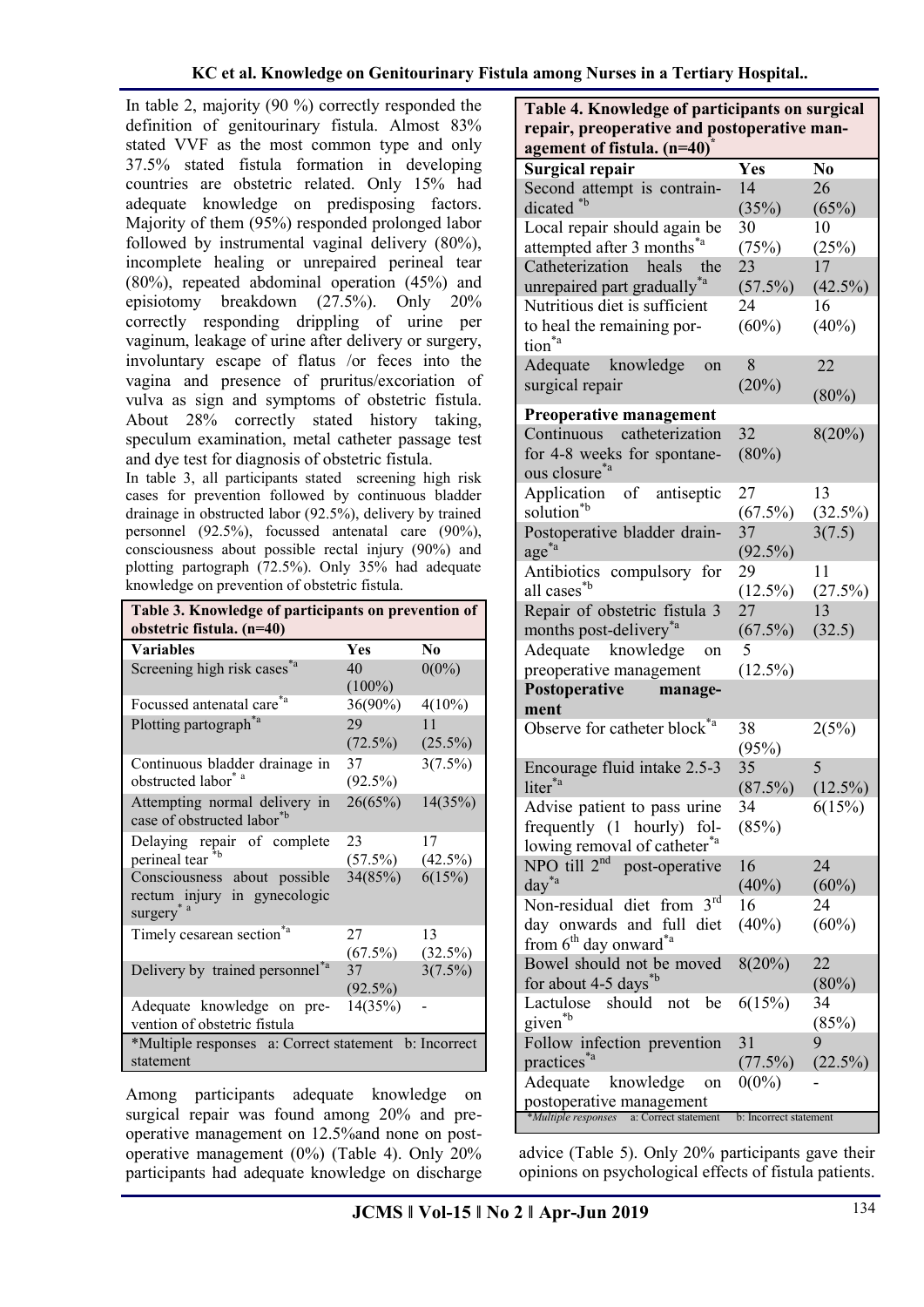|  |  |  | KC et al. Knowledge on Genitourinary Fistula among Nurses in a Tertiary Hospital |
|--|--|--|----------------------------------------------------------------------------------|
|--|--|--|----------------------------------------------------------------------------------|

| Table 5. Knowledge on discharge advice. (n=40)                        |            |  |
|-----------------------------------------------------------------------|------------|--|
| Discharge advice                                                      | Correct    |  |
|                                                                       | response   |  |
| Abstinence three months from sexual<br>intercourse* <sup>a</sup>      | $36(90\%)$ |  |
| Delay pregnancy for at least one year<br>after surgery <sup>*a</sup>  | 30(75%)    |  |
| Antenatal care and hospital delivery <sup>*a</sup>                    | 38(95%)    |  |
| To pass urine more frequently <sup>*a</sup>                           | 30(75%)    |  |
| High protein diet and hygiene mainte-<br>nance <sup>*a</sup>          | 33(82.5%)  |  |
| Family planning methods for birth spac-<br>$ing^*$                    | 35(87.5%)  |  |
| Elective cesarean section for successful<br>repair                    | 25(62.5%)  |  |
| Constipation avoid <sup>*a</sup>                                      | 39(97.5%)  |  |
| Adequate knowledge on discharge ad-<br>vice                           | $8(20\%)$  |  |
| *Multiple responses<br>a: Correct statement<br>b: Incorrect statement |            |  |

| Table 6. Participants opinions on psychosocial effect<br>of fistula patients. (n=40)                     |                 |  |
|----------------------------------------------------------------------------------------------------------|-----------------|--|
| <b>Variables</b>                                                                                         | <b>Response</b> |  |
| Depression                                                                                               | $1(2.5\%)$      |  |
| Hesitation in sharing problems                                                                           | $3(7.5\%)$      |  |
| Isolation, decrease social interaction,<br>fear of rejection and unacceptance from<br>family and society | $4(10\%)$       |  |
| Low self-esteem, poor hygiene and low<br>confidence                                                      | 6(15%)          |  |
| Non response                                                                                             | $27(67.5\%)$    |  |

The most common response was low self-esteem, poor hygiene and low confidence (15%). In Figure 1 showed only 42.5% nurses had adequate knowledge on genitourinary fistula.



#### **DISCUSSION**

We found only 42.5 % had adequate knowledge followed by 57.5% moderate knowledge on genitourinary fistula. The results were similar to study from Omdurman Maternity Hospital, Sudan where majority (59.8%) had moderate knowledge. $^{13}$  $^{13}$  $^{13}$ In contrast, community based qualitative study found that most male participants had never heard of obstetric fistula.<sup>[15](https://paperpile.com/c/Vo2g7a/rBZo)</sup> We found majority (90%) of participants correctly stating genitourinary fistula as an opening between urinary and genital tract either acquired or congenital. Similarly, Bimbola kemiin Odu of Nigeria found that 97.2% responded correctly on definition of obstetric fistula.<sup>[16](https://paperpile.com/c/Vo2g7a/1V7i)</sup> This finding is better compared with study done in Sudan which stated  $60\%$ .<sup>[13](https://paperpile.com/c/Vo2g7a/Pgk3)</sup> We found 4 in 5 participants correctly responding vesicovaginal fistula as the most common types of genitourinary fistula which is comparable with the study from A Mohammed Maiwada  $(88\%)$ .<sup>[17](https://paperpile.com/c/Vo2g7a/127m)</sup> In contrast, research conducted in Sudan had less knowledge on obstetric fistula  $(38\%)$ .<sup>[13](https://paperpile.com/c/Vo2g7a/Pgk3)</sup> In this study, only 15% had adequate knowledge on predisposing factors of obstructed fistula and majority (95%) stated prolonged labour. Similarly, A Mohammed Maiwada reported obstructed labour (61%) and early marriage (87%) as predisposing factors of obstetric fistula.[17](https://paperpile.com/c/Vo2g7a/127m) Ampofo et al also found prolonged labor (75.9%) and an incision cut  $(6.2\%)$ <sup>[18](https://paperpile.com/c/Vo2g7a/4Jjd)</sup> Kasamba N et al reported delay to access medical care, induced abortion, early age conception, delivery by traditional birth attendants and complications during surgical operations for difficult deliveries were the common risk factors for VVF.[15](https://paperpile.com/c/Vo2g7a/rBZo) Bimbola et al stated similar findings along with womens lack of education and autonomy, malnutrition, stunting and short stature for occurrence of VVF.<sup>[16](https://paperpile.com/c/Vo2g7a/1V7i)</sup> Kasamba N et al stated participants regard OF as a result of misuse of family planning, having sex during the menstruation period, curses by relatives, sexually transmitted infections, rape and violence.<sup>[15](https://paperpile.com/c/Vo2g7a/rBZo)</sup> Kyei-Nimakoh M et al in their systemic review identified demand and supply side barriers in access to obstetric care. Demand side barriers were limited household resources, low income, lack of transportation, indirect transport costs, lack of information on health care services, no birthpreparedness, social stigma, low self-esteem, cultural beliefs/practices and ignorance. Supply side barriers were cost of services, physical distance between health facilities and service users' residence, long waiting times at health facilities, poor staff knowledge and skills, poor referral practices and poor staff interpersonal

**JCMS ǁ Vol-15 ǁ No 2 ǁ Apr-Jun 2019**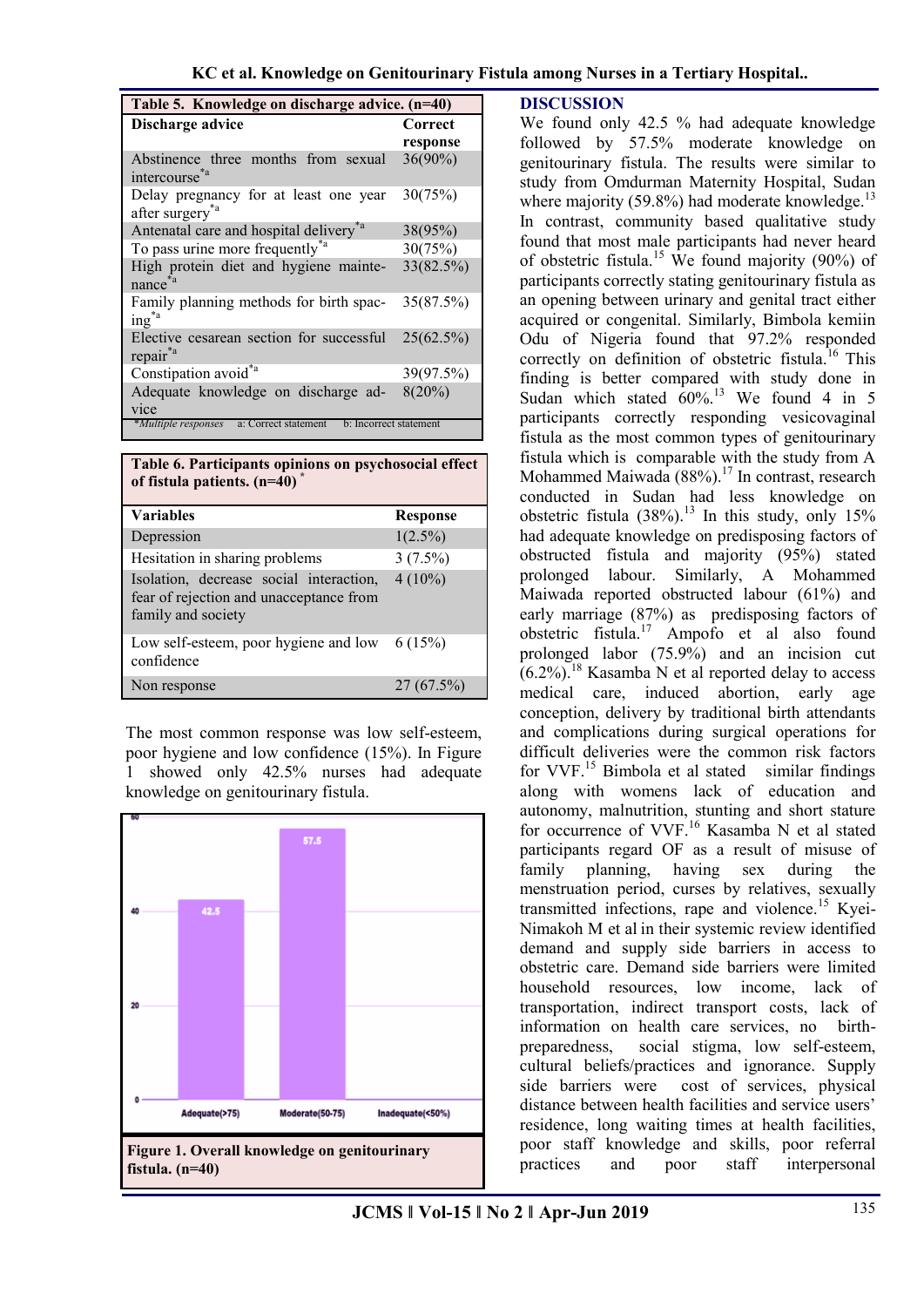relationships.<sup>[19](https://paperpile.com/c/Vo2g7a/DOP2)</sup> Findings were comparable with the study of Zo€e Baker et al which identified psychosocial, cultural, financial, political and quality related barriers.<sup>[20](https://paperpile.com/c/Vo2g7a/Iwus)</sup> Women living with obstetric fistula in rural Tanzania experienced similar barriers in access to quality obstetric care. $21$ These findings are relatable in our context as well. Demand and supply side barriers results in delay in reaching, receiving and seeking care. Poor obstetric care leads to increased maternal morbidities and mortalities. Mselle and Kohi recommended empowering women, uplifting social and financial conditions, upgrading primary health care facilities to provide comprehensive emergency obstetric and newborn care (CEONC) and increasing skilled personnel to promote and deliver quality health care services for prevention of obstetric fistula.<sup>[21](https://paperpile.com/c/Vo2g7a/VkZa)</sup> We found 20% participants having adequate knowledge on sign and symptoms of obstetric fistula where majority (92.5%) said urinary leakage. Half (50%) responded vulval excoriation.

Almost 28% had adequate knowledge on diagnosis of genitourinary fistula and 35% had adequate knowledge on preventive approaches. Continuous bladder drainage (92.5%), screening high risk cases (100%) and delivery by trained personnel (92.5%) were stated as the preventive measures of genitourinary fistula in our study. Study done in Sudan showed timely caesarean section (40%), prolonged catheterization (34%) and trained attendant during delivery (18%) as the preventing measures.[13](https://paperpile.com/c/Vo2g7a/Pgk3) Keri L identified mistreatment of pregnant women, verbal and psychological abused by doctors and nurses as a perceived barriers in seeking obstetric care. $22$ Womenliving with<br>nce physical and obstetric fistula experience physical and psychological tragedies. They need a strong network of compassionate support built on a foundation of skilled knowledge of women's' reproductive health and rights. [Khaliah A. Johnson](https://www.ncbi.nlm.nih.gov/pubmed/?term=Johnson%20KA%5BAuthor%5D&cauthor=true&cauthor_uid=20034756) et al stated cultural appropriate counselling improves physical and mental well-being of women undergoing fistula repair.<sup>[23](https://paperpile.com/c/Vo2g7a/4iDC)</sup> Nurses and midwives serve as a bridge between health centre and communities. They are the advocates, educators and care providers. In community, nurses advocates for use of family planning, birth spacing, preventing early marriage and childbirth and having timely access to service sites. In hospital their role is to provide quality antenatal care and labour management using partograph; and timely referral system.<sup>[24](https://paperpile.com/c/Vo2g7a/kclQ)</sup> We found two third  $(65%)$  of nurses had no knowledge on second attempt of surgical repair. About 13% had adequate knowledge on preoperative management of obstetric fistula. A study from Sudan reported bowel care (76%), hydration maintenance (15%) and antibiotic use (36%) were the common preoperative management.<sup>13</sup> In our study, 9 out of 10 participants stated to observe for postoperative catheter block followed by 2.5 -3 liter fluid intake (87.5%), frequent voiding (85%) and infection prevention (77.5%). Similarly majority had<br>inadequate knowledge on management of inadequate knowledge on management of rectovaginal fistula. More than half (60%) stated that NPO is not required till  $2<sup>nd</sup>$  postoperative day and every 4 in 5 wrongly stated bowel movement can be done anytime. Women being treated for obstetric fistula requires supportive and sympathetic care. This begins from their entrance in reception desk to inpatient stay and postoperative discharge. Patients with obstetric fistula have a prolonged hospital stay before surgical repair due to comorbidities like poor nutrition, contractures, nerve paresis, depression etc. and for at least 2 weeks postoperatively. During their hospitalization, nurses mostly interact with these patients. Nurses should have a good communication skills with patients, families and the fistula care team. They must have antenatal and labour management skills to prevent complications of delivery and puerperium; clinical skills to assess and diagnose post-delivery, postoperative complications and perform catheter care. Catheter care is an early intervention measures for obstetric fistula. Infection prevention, nutritional assessment, intake/output, personal hygiene maintenance, patients and family counselling, proper documentation and communication with fistula<br>surgeon and team are essential nursing surgeon and team are essential nursing responsibilities.

Preoperatively, nurses must have knowledge and skills in obtaining history and assisting doctors with dye and metal catheter test; postoperatively for wound site dressing, ambulation, hydration and diet maintenance. Patients with VVF and RF differ in dietary intake postoperatively. Nurses are responsible to differentiate the types and give advice accordingly. RF patients are kept NPO till 2<sup>nd</sup> postoperative day. Daily assessment on bowel and bladder habit is also a nursing function after which stool softener are prescribed in need.<sup>[3,](https://paperpile.com/c/Vo2g7a/BrEF)[25](https://paperpile.com/c/Vo2g7a/FhNx)</sup> Upon discharge, nurses should provide health teaching on infection prevention and preventive measures like maintaining bowel and bladder, abstinence for sexual intercourse for 3 months to promote healing of operative site, protein rich diet intake and delaying pregnancy for at least 1 year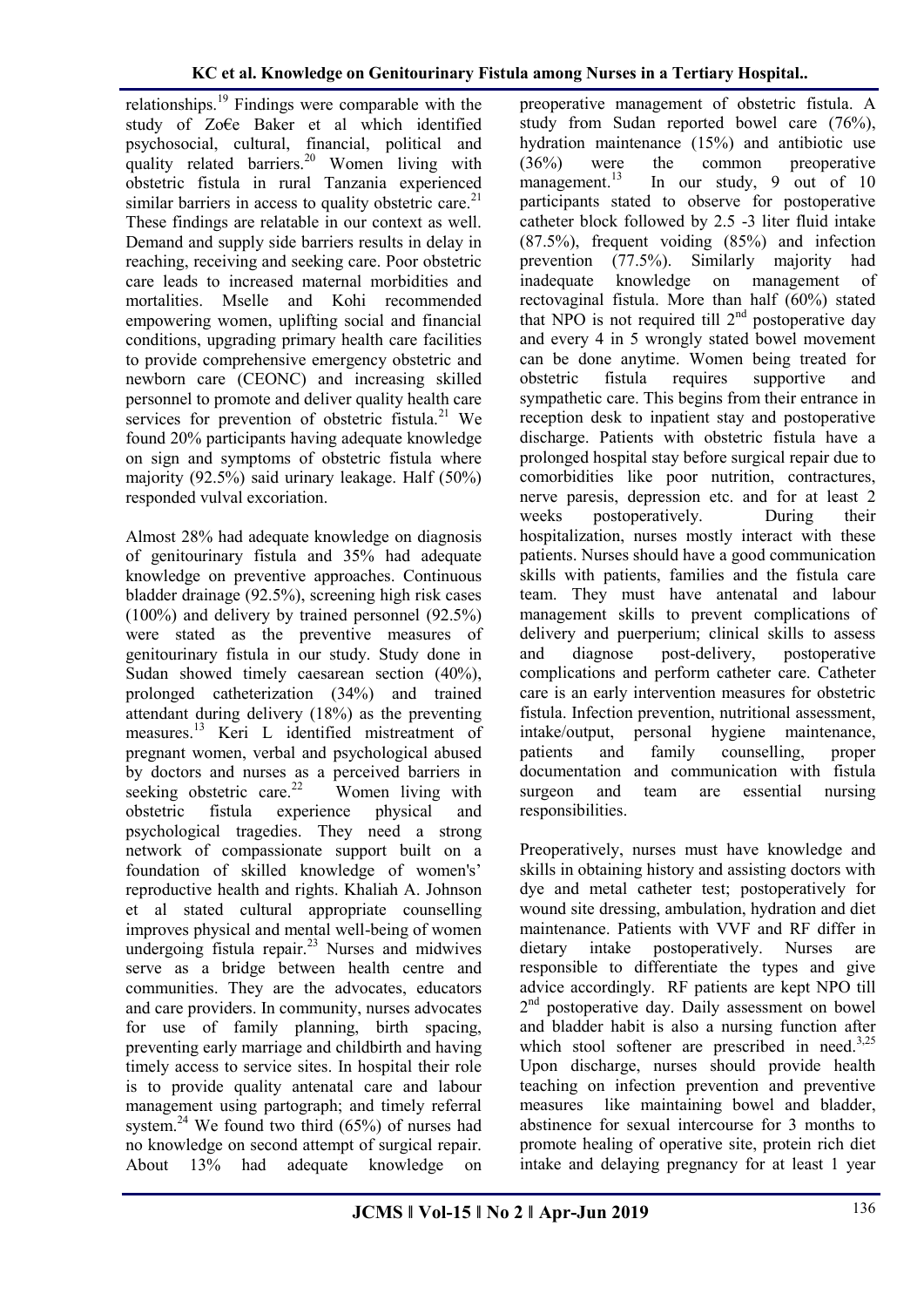post surgery and scheduled the time for follow up.<sup>[3](https://paperpile.com/c/Vo2g7a/BrEF)</sup> Regarding discharge advice we found majority (97.5%) stating to avoid constipation, antenatal care and hospital delivery in subsequent pregnancy (95%), abstinence of sexual intercourse for three months (90%), use of family planning methods for birth spacing (87.5%), high protein diet (82.5%) and delaying pregnancy for at least 1 year after surgery (75%). Study from Sudan reported that 30% focussed on 3 months abstinence for sexual intercourse followed by delay pregnancy for at least 1 year after surgery (24%) and antenatal care and hospital delivery for future pregnancies  $(28\%)$ .<sup>[13](https://paperpile.com/c/Vo2g7a/Pgk3)</sup> We asked participants to write their opinion on psychological consequences of patients with obstetric fistula. Only 13 participants responded for the question. They stated low self-esteem and low confidence(15%); isolation, decrease social interaction, fear of rejection, unacceptance from family and society $(10\%)$ ; and hesitation in sharing problems. [Muleta M](https://www.ncbi.nlm.nih.gov/pubmed/?term=Muleta%20M%5BAuthor%5D&cauthor=true&cauthor_uid=18198067) et al stated 69.2% were divorced, 19.2% were not allowed to eat with family members and 44.2% were not members of any community associations.<sup>[26](https://paperpile.com/c/Vo2g7a/ravG)</sup> A meta-analysis of the literature published between 1985 and 2005 showed that 36% of women with fistulas were divorced or separated and in 85% of cases with fistula had fetal loss. Low self-esteem, feelings of rejection, depression, stress, anxiety, loss of libido

## **REFERENCES**

- 1. [Ekanem EI, Ekanem AD, Ekabua JE, Etuk SJ,](http://paperpile.com/b/Vo2g7a/u190)  [Essiet A. Review of obstetrics genito-urinary](http://paperpile.com/b/Vo2g7a/u190)  [fistulae in the University of Calabar Teaching](http://paperpile.com/b/Vo2g7a/u190)  [Hospital Calabar, Nigeria. Niger J Clin Pract.](http://paperpile.com/b/Vo2g7a/u190)  [2010 Sep;13\(3\):326](http://paperpile.com/b/Vo2g7a/u190)–30.
- 2. [Wong MJ, Wong K, Rezvan A, Tate A, Bhatia](http://paperpile.com/b/Vo2g7a/UihE)  [NN, Yazdany T. Urogenital Fistula. Female](http://paperpile.com/b/Vo2g7a/UihE)  [Pelvic Medicine & Reconstructive Surgery.](http://paperpile.com/b/Vo2g7a/UihE)  [2012;18\(2\):71](http://paperpile.com/b/Vo2g7a/UihE)–8.
- 3. [Government of Nepal, Ministry of Health and](http://paperpile.com/b/Vo2g7a/BrEF)  [Population,National Health Training Center.](http://paperpile.com/b/Vo2g7a/BrEF)  [Management of Obstetric Fistula for Health](http://paperpile.com/b/Vo2g7a/BrEF)  Care Providers – [On-the-Job Training \[Internet\].](http://paperpile.com/b/Vo2g7a/BrEF)  [2015 Mar \[cited 2019 Apr 24\]. Available from:](http://paperpile.com/b/Vo2g7a/BrEF)  [http://reprolineplus.org/system/files/resources/](http://reprolineplus.org/system/files/resources/Management-of-Obstetric-Fistula-OJT-MANUAL_Mar2015-Final.pdf) [Management-of-Obstetric](http://reprolineplus.org/system/files/resources/Management-of-Obstetric-Fistula-OJT-MANUAL_Mar2015-Final.pdf) -Fistula -OJT-MANUAL Mar2015-Final.pdf
- 4. [Zoë Baker, Ben Bellows, Rachel Bach,](http://paperpile.com/b/Vo2g7a/00Cf)  [Charlotte Warren. Barriers to obstetric fistula](http://paperpile.com/b/Vo2g7a/00Cf)  treatment in low‐[income countries: a systematic](http://paperpile.com/b/Vo2g7a/00Cf)  [review. Tropical Medicine & International](http://paperpile.com/b/Vo2g7a/00Cf)  [Health. 2017 May 16;22\(8\):938](http://paperpile.com/b/Vo2g7a/00Cf)–59.
- 5. [Kabayambi J. Living with Obstetric Fistula:](http://paperpile.com/b/Vo2g7a/vzuY)  [Perceived Causes, Challenges and Coping](http://paperpile.com/b/Vo2g7a/vzuY)  [Strategies among Women Attending the Fistula](http://paperpile.com/b/Vo2g7a/vzuY)

and loss of sexual pleasure were commonly reported by these women. Rate of separation or divorce were appeared to be increased in woman. $27$ Muleta et al study in Ethiopia reported 69.2% of fistula patients were divorced, 44.2% ate separately from other family members and only 19.2% were members of a local community association.<sup>[26](https://paperpile.com/c/Vo2g7a/ravG)</sup> In prospective observational study of 68 women with fistula, 66 were at risk for mental dysfunction.<sup>[28](https://paperpile.com/c/Vo2g7a/6e32)</sup> Similarly, psychological consequences of VVF identified were marital disharmony (37.3%), depression (47.1%), and infertility (23.5%).<sup>[29](https://paperpile.com/c/Vo2g7a/TBjG)</sup>

#### **CONCLUSIONS**

This study concludes that majority of the nurses working at B. P. Koirala Institute of Health Sciences had moderate knowledge on genitourinary fistula. The formal training program for nurses on genitourinary fistula is the need among nurses working at different maternity wards of hospital. We recommend multicentric study for more generalisable information.

### **Limitation of the study**

Limited sample size restricts the generalization of finding. The knowledge on different characteristics on genitourinary fistula and real practice gap can't be sort out.

[Clinic at Mulago Hospital, Uganda \[Internet\].](http://paperpile.com/b/Vo2g7a/vzuY)  [Vol. 4, International Journal of TROPICAL](http://paperpile.com/b/Vo2g7a/vzuY)  [DISEASE & Health. 2014. p. 352](http://paperpile.com/b/Vo2g7a/vzuY)–61. Available [from:](http://paperpile.com/b/Vo2g7a/vzuY) <http://dx.doi.org/10.9734/ijtdh/2014/7505>

- 6. [Hilton P WA. Epidemiological and surgical](http://paperpile.com/b/Vo2g7a/lXV5)  [aspects of urogenital fistulae: A review of 25](http://paperpile.com/b/Vo2g7a/lXV5)  [years' experience in southeast Nigeria.](http://paperpile.com/b/Vo2g7a/lXV5)  [International Urogynecology Journal and Pelvic](http://paperpile.com/b/Vo2g7a/lXV5)  [Floor Dysfunction. 1998;9:189](http://paperpile.com/b/Vo2g7a/lXV5)–94.
- 7. [Ahmed S, Genadry R, Stanton C, Lalonde AB.](http://paperpile.com/b/Vo2g7a/W7SO)  [Dead women walking: Neglected millions with](http://paperpile.com/b/Vo2g7a/W7SO)  [obstetric fistula \[Internet\]. Vol. 99, International](http://paperpile.com/b/Vo2g7a/W7SO)  [Journal of Gynecology & Obstetrics. 2007. p. S1](http://paperpile.com/b/Vo2g7a/W7SO) –[3. Available from: h](http://paperpile.com/b/Vo2g7a/W7SO)[ttp://dx.doi.org/10.1016/](http://dx.doi.org/10.1016/j.ijgo.2007.06.009) [j.ijgo.2007.06.009](http://dx.doi.org/10.1016/j.ijgo.2007.06.009)
- 8. [Donnay F, Ramsey K. Eliminating obstetric](http://paperpile.com/b/Vo2g7a/X0OK)  [fistula: progress in partnerships. Int J Gynaecol](http://paperpile.com/b/Vo2g7a/X0OK)  [Obstet. 2006 Sep;94\(3\):254](http://paperpile.com/b/Vo2g7a/X0OK)–61.
- 9. [Radhika AG, Pandey G, Singh N, Sinha A.](http://paperpile.com/b/Vo2g7a/Qjct)  [Cochrane Reviews in Obstetrics and](http://paperpile.com/b/Vo2g7a/Qjct)  [Gynecology: What is the Contribution of Indian](http://paperpile.com/b/Vo2g7a/Qjct)  [Studies? \[Internet\]. Vol. 66, The Journal of](http://paperpile.com/b/Vo2g7a/Qjct)  [Obstetrics and Gynecology of India. 2016. p.](http://paperpile.com/b/Vo2g7a/Qjct)   $353 - 7$ . Available from: http:// [dx.doi.org/10.1007/s13224-015-0683-z](http://dx.doi.org/10.1007/s13224-015-0683-z)
- 10.[Head RB, Walker K, Secrest C. Large Cystocele](http://paperpile.com/b/Vo2g7a/PQyS)